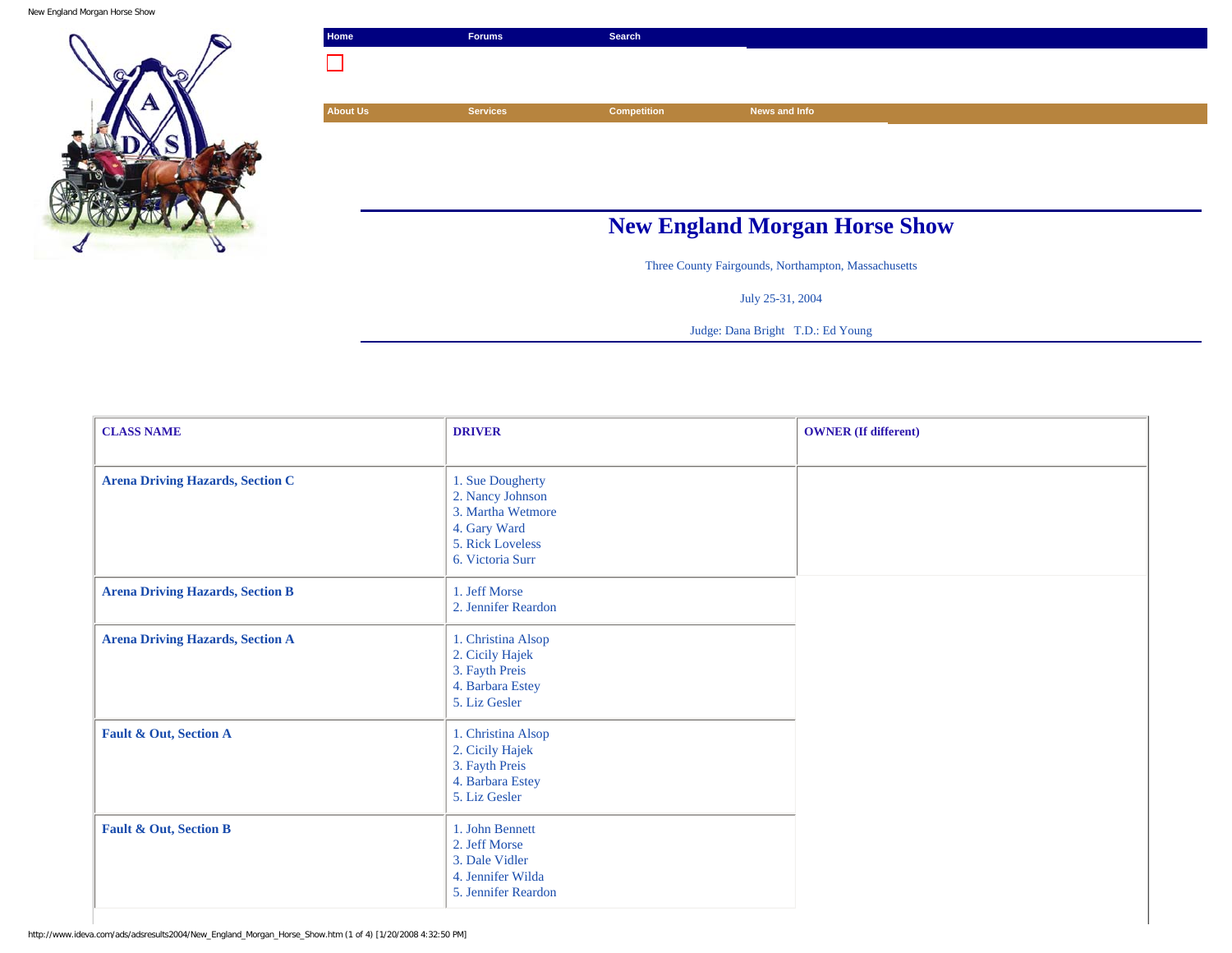| <b>Super Reinsmanship, Section C</b>                | 1. Nancy Johnson<br>2. Sue Dougherty<br>3. Gary Ward<br>4. Ken Fountain<br>5. Martha Wetmore<br>6. Mary Shurtleff      |  |
|-----------------------------------------------------|------------------------------------------------------------------------------------------------------------------------|--|
| <b>Super Reinsmanship, Section B</b>                | 1. Jeff Morse<br>2. John Bennett<br>3. Jennifer Wilda<br>4. Dale Vidler<br>5. Jennifer Reardon<br>6. Tim Morrell       |  |
| <b>Super Reinsmanship, Section C</b>                | 1. Nancy Johnson<br>2. Sue Dougherty<br>3. Gary Ward<br>4. Ken Fountain<br>5. Martha Wetmore<br>6. Mary Shurtleff      |  |
| <b>Super Reinsmanship, Section A</b>                | 1. Fayth Preis<br>2. Cicily Hajek<br>3. Amy Severino<br>4. Susan Morrall<br>5. Christina Alsop<br>6. Ronald Nagy       |  |
| <b>Dressage Intermediate Level Test 1 Section C</b> | 1. Mary Shurtleff<br>2. Nancy Johnson<br>3. Sue Dougherty<br>4. Ken Fountain<br>5. Marthat Wetmore<br>6. Victoria Surr |  |
| <b>Dressage Training Level Test 2 Section B</b>     | 1. Jeff Morse<br>2. John Bennett<br>3. Jennifer Reardon<br>4. Ken Fountain                                             |  |
| <b>Dressage Trianing Level Test 2 Section A</b>     | 1. Barbara Estey<br>2. Cicily Hajek<br>3. Fayth Preis<br>4. Amy Severino<br>5. Christina Alsop<br>6. Susan Morrall     |  |
| <b>Cariage Pleasure Driving Working Section C</b>   | 1. Martha Wetmore<br>2. Sue Dougherty<br>3. Mary Shurtleff<br>4. Ken Fountain<br>5. Gary Ward<br>6. Victoria Surr      |  |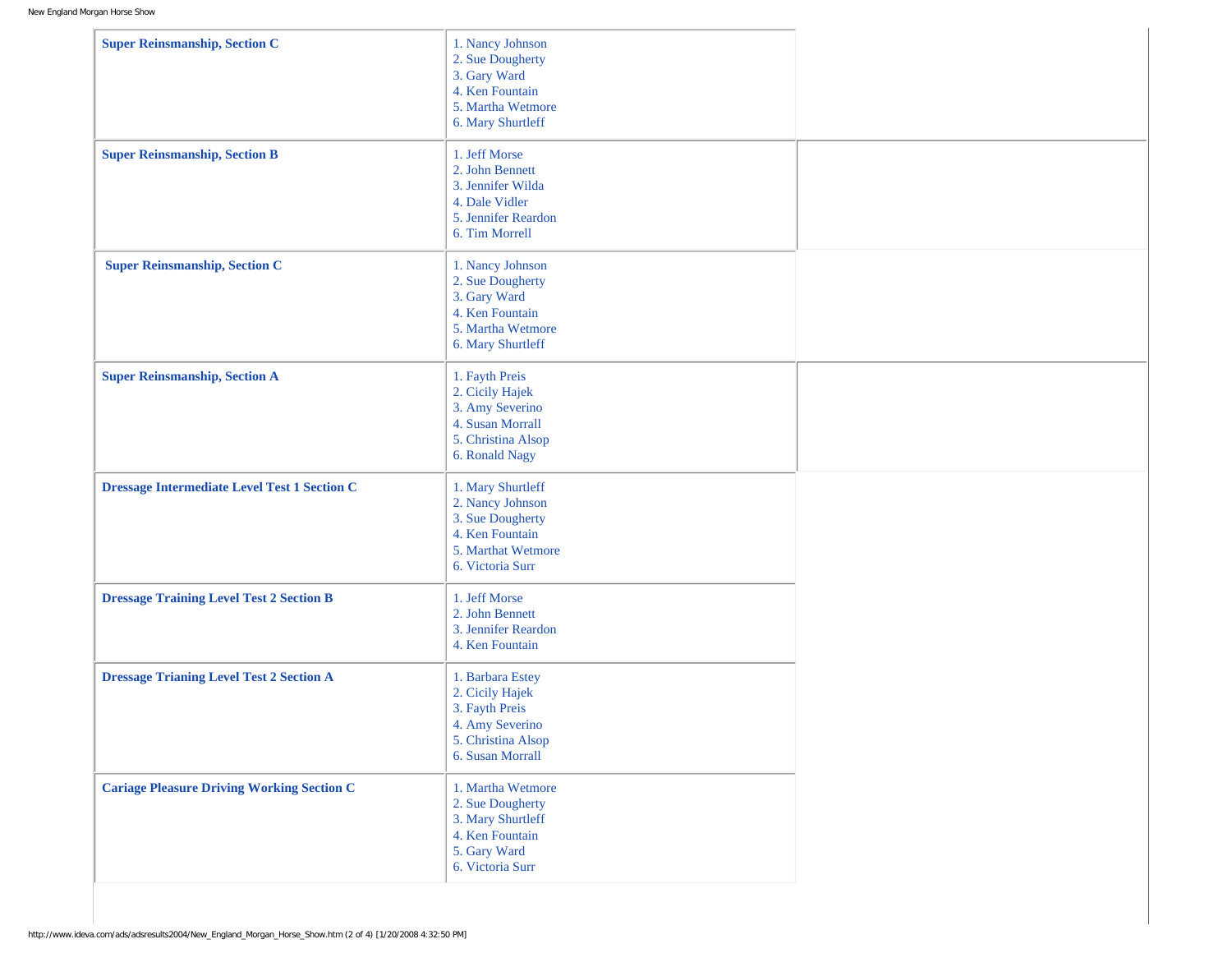| <b>Carriage Pleasure Driving Working Section B</b> | 1. John Bennett<br>2. Jeff Morse<br>3. Jennifer Wilda<br>4. Dale Vidler<br>5. Tim Morrell<br>6. Jennifer Reardon   |  |
|----------------------------------------------------|--------------------------------------------------------------------------------------------------------------------|--|
| <b>Carriage Pleasure Driving Working Section A</b> | 1. Fayth Preis<br>2. Amy Severino<br>3. Susan Morrall<br>4. Barbara Estey<br>5. Liz Gesler<br>6. Christina Alsop   |  |
| <b>Double Jeopardy</b>                             | 1. Martha Wetmore<br>2. Liz Guesler<br>3. Christina Alsop<br>4. Jennifer Wilda<br>5. Ralph Melanson                |  |
| <b>Dressage Preliminary Section C</b>              | 1. Victoria Surr<br>2. Dough Coursey<br>3. Judith Shaw                                                             |  |
| <b>Dressage Preliminary Section B</b>              | 1. Jeff Morse<br>2. Jennifer Wilda<br>3. John Bennett<br>4. Jennifer Reardon                                       |  |
| <b>Dressage Preliminary Section A</b>              | 1. Barbara Estey<br>2. Christina Alsop<br>3. Liz Gesler<br>4. Fayth Preis                                          |  |
| <b>Timed Obstacles Section C</b>                   | 1. Rick Loveless<br>2. Martha Wetmore<br>3. Victoria Surr<br>4. Nancy Johnson<br>5. Mary Shurtleff<br>6. Gary Ward |  |
| <b>Timed Obstacles Section B</b>                   | 1. Jeff Morse<br>2. John Bennett<br>3. Jennifer Wilda<br>4. Jennifer Reardon                                       |  |
| <b>Timed Obstacles Section A</b>                   | 1. Liz Gesler<br>2. Susan Morrall<br>3. Barbara Estey<br>4. Christina Alsop<br>5. Ronald Nagy<br>6. Cicily Hajek   |  |